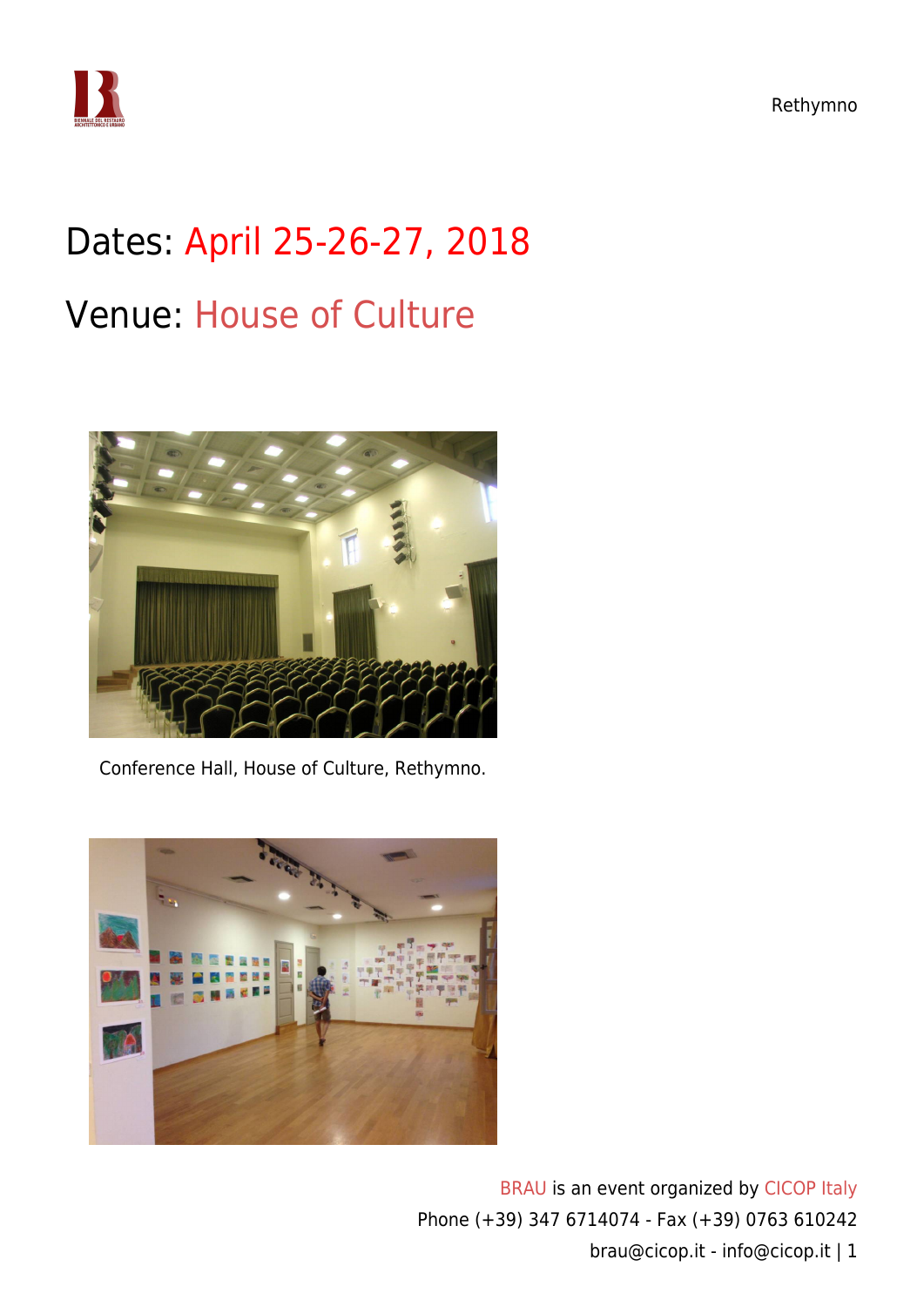



Exhibition Hall, House of Culture, Rethymno.

# [Final Program](https://www.cicop.it/brau/en/brau4-locations/rethymno/final-program/)

#### Local co-organizers

[Click here for contact info.](https://www.cicop.it/brau/it/local-organizers-contact-info/)

- Dr. Anastasia Tzigounaki (coordinator), Archaeologist, Director of Ephorate of Antiquities of Rethymno
- Dr. Christina Tsigonaki, Assistant Professor, Byzantine Archaeology, Department of History and Archaeology, University of Crete
- Pepi Birliraki, Chairman of Charitable Company of Rethymno Municipality
- Kostas Giapitsoglou, Archaeologist, Ephorate of Antiquities of Rethymno

### Local Session Presidents

- Dr. Anastasia Tzigounaki, Director of Ephorate of Antiquities of Rethymno, Greece
- Dr. Christina Tsigonaki, Assistant Professor, Byzantine Archaeology, Department of History and Archaeology, University of Crete
- Prof. Nikos Skoutelis, Technical University of Crete, Greece
- Prof. Aristomenis Varoudakis, Technical University of Crete, Greece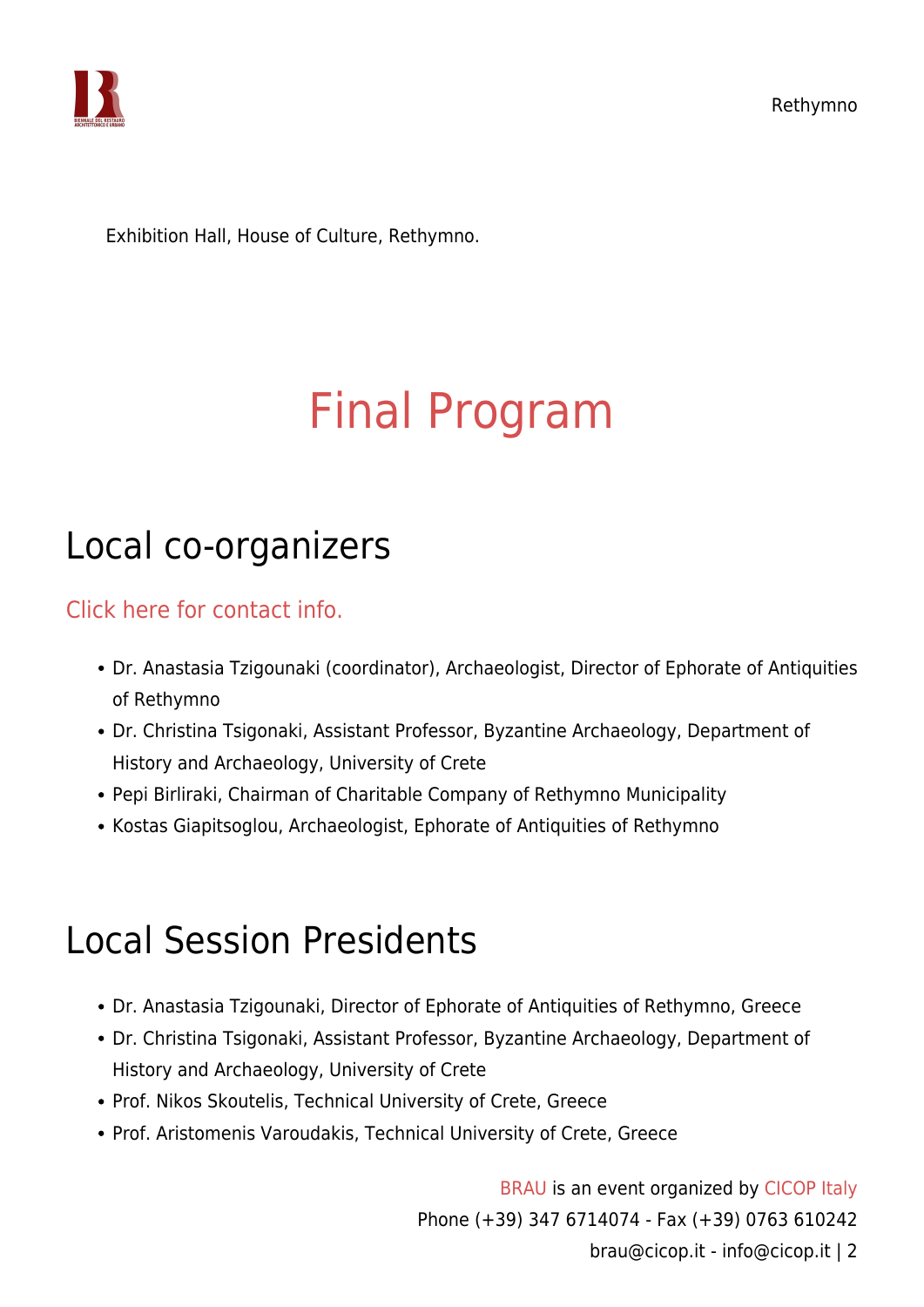

#### Masterly conferences

- [Prof. Aristomenis Varoudakis](https://www.cicop.it/brau/en/people/aristomenis-varoudakis/), Technical University of Crete, Greece "Continuity and Change – The Evolution of Three Building Traditions"
- Ph.D. Fani Mallouchou-Tufano, Deputy President of the Committee for the Consevation of the Acropolis Monuments "A critique behind the scene: William Bell Dinsmoor and the restoration of the north colonnade of the Parthenon"
- [Ph.D. Apostolos Sarris](https://www.cicop.it/brau/en/people/apostolos-sarris/), Research Associate of the Dept. of Anthropology, The Field Museum of Natural History of Chicago, USA "Deciphering the Hidden Past through Ground Based and Space Technologies"
- [Prof. Nikos Skoutelis,](https://www.cicop.it/brau/en/people/nikos-skoutelis/) Technical University of Crete, Greece "Three different defensive networks in Crete,  $13<sup>th</sup>$  -  $19<sup>th</sup>$  C. - The contemporary perspectives"
- [Eng. Aristodimos Chatzidakis](https://www.cicop.it/brau/en/people/aristodimos-chatzidakis/), National Technical University of Athens "The restoration of the light house at the Venetian harbor of Chania, Crete"
- [Prof. Arch. Nina Avramidou,](https://www.cicop.it/brau/en/people/nina-avramidou/) president of CICOP Italy and CICOP Net Confederation "Ways of discovering historic buildings remains embedded in existing buildings"

#### Local Patronages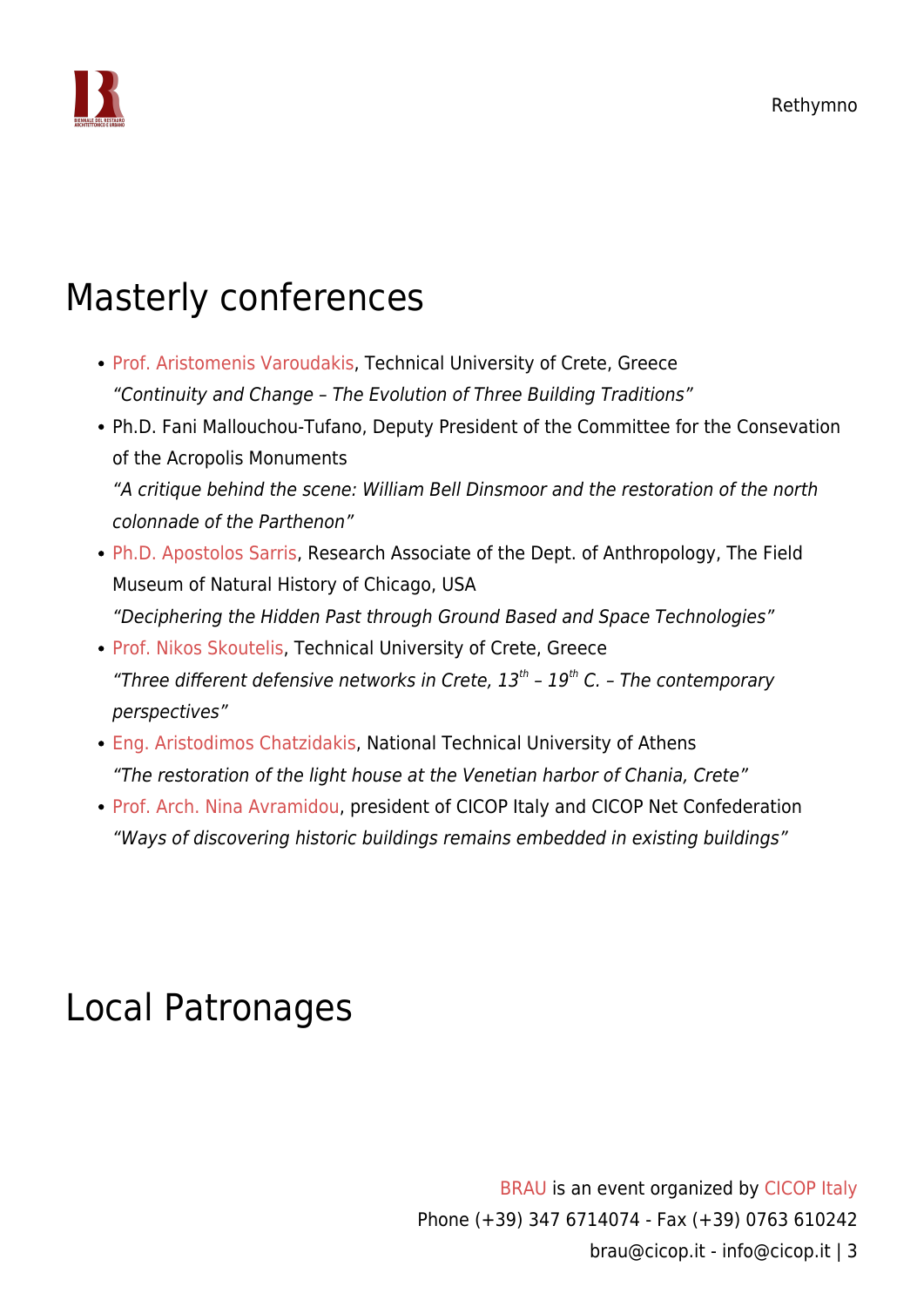Rethymno





**HELLENIC REPUBLIC** MINISTRY OF CULTURE AND SPORTS EPHORATE OF ANTIQUITIES OF RETHYMNO

Logo Ephorate of Antiquities of Rethymno, Ministry of Culture and Sports, Hellenic Republic.



Logo Municipality of Rethymno.



αρχαιολογικό μουσείο ρεθύμνου

Logo Archaeological Museum of Rethymno.